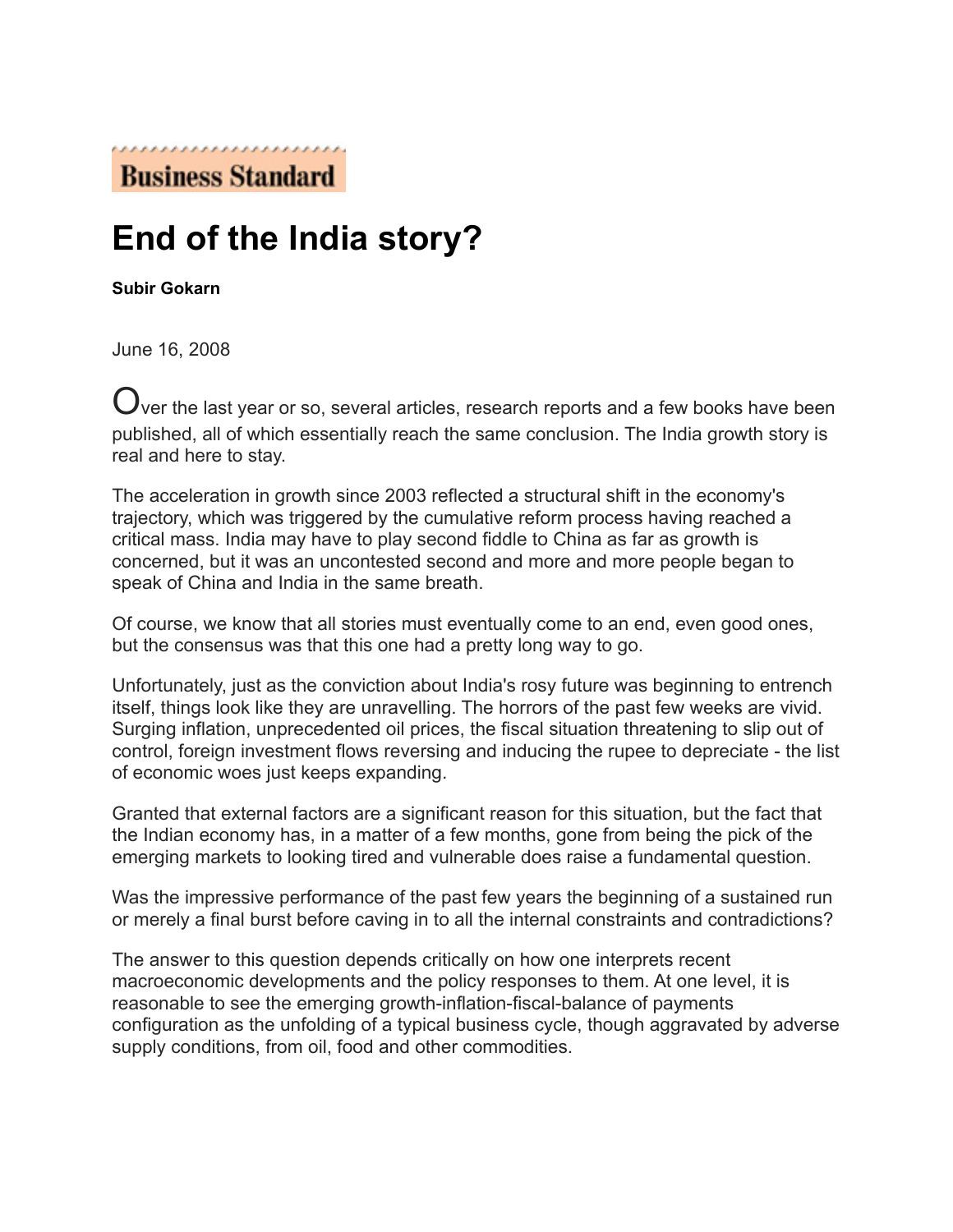The management of a conventional business cycle using monetary and fiscal policy instruments is certainly within the capacity of emerging economies with relatively welldeveloped financial systems.

The complexity added by the supply-side factors makes the process much more difficult, but not intractable. However, in these testing times, India, along with many other emerging markets, is making heavy weather of it.

The only tenable response to a supply shock is to let domestic consumers face the new price scenario and deal with it. The quicker the adjustments, in terms of conservation and substitution, the less time it will take for the economy to return to a sustainable macroeconomic trajectory.

The adjustments will inevitably be painful, so the policy approach should certainly find ways to mitigate the pain but it simply should not deter or postpone the actions required. As far as oil prices are concerned, the Indian government has finally made a beginning, however small, in initiating the adjustment.

Several other countries that had similarly resisted the change have done so, which should ultimately contribute to a reduction in global consumption and, in turn, to lower prices. That may take a while but at least the process is in motion.

However, the India story was never about business cycles or efficient macroeconomic management. It was about strong domestic drivers of growth, of skilled workers and ambitious entrepreneurs, all striving for success, in a facilitating environment that progressive policies helped create.

The sheer numbers of workers and entrepreneurs, all of them consumers, provided strong assurance that the process would remain invulnerable to global turbulence. If we were to interpret recent developments against this backdrop, there are clear reasons for concern.

The key words here are "facilitating environment". Several years of fiscal discipline have given way to potentially runaway deficits as oil and fertiliser subsidies grow out of control.

The capacity to resist supply shocks with higher subsidies is always limited and works only when the shock is temporary. If persisted with, an increasing subsidy bill crowds out many other uses of public funds. Investment in infrastructure and spending on social welfare are the obvious victims.

One could argue that the reduction in resource commitments to these critical activities can be offset by increased efficiency. That is clearly an opportunity, but requires fundamental changes in organisation and incentives, of which there is simply no evidence.